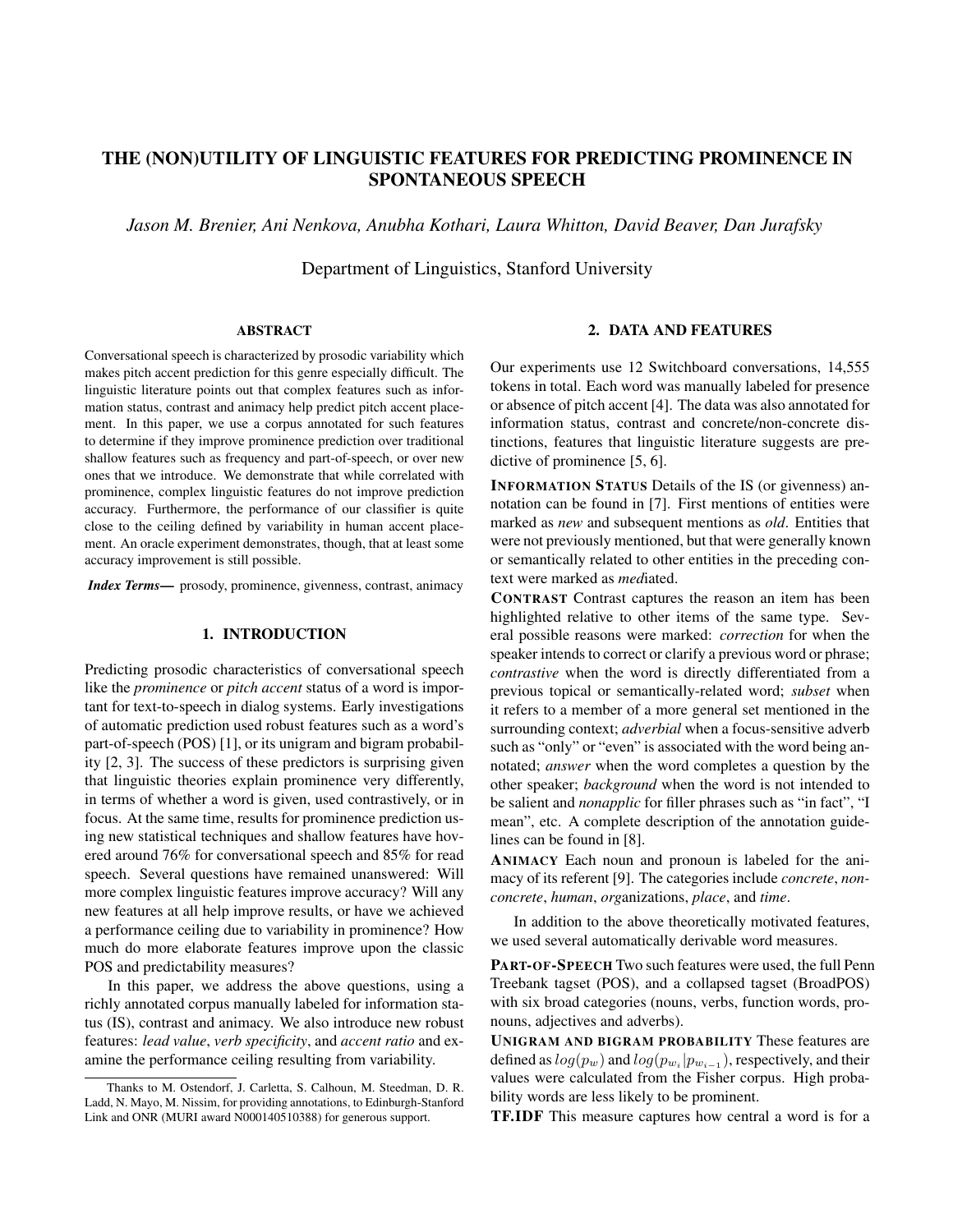particular conversation. It is a function of the frequency of occurrence of the word in the conversation  $(n_w)$ , the number of conversations that contain the word in a background corpus  $(k)$  and the number of all conversations in the background corpus (*N*). Formally, *TF.IDF1* =  $n_w \times log(\frac{N}{k})$ . We also used a variant, *TF.IDF2*, computed by normalizing *TF.IDF1* by the number of occurrences of the most frequent word in the conversation. Words with high *TF.IDF* values are important in the conversation and are more likely to be prominent.

STOPWORD This is a binary feature indicating if the word appears in a high-frequency stopword list from the Bow toolkit [10]. The list spans both function and content word classes, though numerals and some nouns and verbs were removed.

ACCENT RATIO This feature measures a word's preference for a prominence class. Originally, it was an estimate of how likely it is for a word to be accented in a corpus, without taking statistical significance into account [11]. Our version of this feature incorporates the significance of the preference, assuming a default value of 0.5 for those words for which there is insufficient evidence of preference. More specifically,

$$
AccentRatio(w) = \begin{cases} \frac{k}{n} & \text{if } B(k, n, 0.5) \le 0.05\\ 0.5 & \text{otherwise} \end{cases}
$$

where  $k$  is the number of times word  $w$  appeared accented in the corpus,  $n$  is the total number of times the word  $w$  appeared, and  $B(k, n, 0.5)$  is the probability (under a binomial distribution) that k successes occur out of n trials if the probability of success and failure is equal. Simply put, the accent ratio of a word is equal to the estimated probability of the word being accented if this probability is significantly different from 0.5, and equal to 0.5 otherwise. For example, *AccentRatio(you)=0.3407*, *AccentRatio(education)=0.8666*, and *AccentRatio(probably)=0.5*. A larger subcorpus of 50 Switchboard conversations, annotated for pitch accent, was used to compute  $k$  and  $n$  for each word. We also have a categorical variant of the feature, AR CAT with values *acc* if *AccentRatio* < *0.3*, *notacc* if *AccentRatio* > *0.7* and *unk* else.

Finally, two features were borrowed from text summarization [12], where they are used to identify globally important words. Such words are likely to be prominent, so we assessed the usefulness of these features for pitch accent prediction. We directly used Schiffman *et al.*'s dictionaries.

LEAD WORD VALUE In news, the most important information occurs in the first paragraph of an article. We used a large dictionary containing the ratio between the number of times a word occurred in the first paragraph of an article and the number of times the word occurred elsewhere in an article.

VERB SPECIFICITY Some verbs are very informative and tend to appear with only a small set of subject arguments. For example, the verb *arrest* suggests a police activity, while verbs such as*like, have, is* are light in content. The verb specificity measure indicates the degree of mutual information between a verb and a given nominal subject.

|     | med  | new | old  |
|-----|------|-----|------|
| NN  | 1189 | 420 | 255  |
| PRO | 64   | O   | 1495 |

Table 1. Information status for nouns and pronouns

## 3. FEATURE SELECTION

Table 2 shows how powerful each feature is for predicting pitch accent. The best feature is accent ratio, followed by unigram and POS. Contrast, information status, animacy, verb specificity and lead word value, while still carrying some predictive information, are far less powerful predictors, probably because their values are not defined for *all* words. Leaveone-out feature selection was performed to identify the best subset of features. Four features were selected: accent ratio (both real and categorical), stopword, and contrast.

In the next section, we discuss classifier performance. Here, we analyze the relationship between the three complex linguistic features and accent. The relationship is significant in all three cases; table 3 shows the actual distribution of the accent classes for each category.

*Information status and accent.* It has been assumed that *new* information is generally accented, while *old* information is not. But as we saw in table 2, IS has a relatively low information gain compared to other features. Tables 1 and 3, which show the distribution between IS categories and POS and accent classes, shed some light on why this might be the case. First, IS annotations apply only to nouns and pronouns. Because the encoded items comprise only a small fraction of the dataset, IS may be insufficient for improving the overall classifier. Moreover, about half of the nouns in our corpus are assigned *med*iated information status, which is an intermediary category for which existing theories of accent placement make no claims. Second, IS also plays a role in determining the appropriate form of reference to an entity: full indefinite/definite noun phrase, or pronoun. Indeed, 85% of the *old* entities were realized as pronouns. This form of reference distinction masks the link between information status and accent, because pronouns are so frequently unaccented.

Even when constrained exclusively to nouns (table 3), the relationship between IS and accent is significant (chi-square test p-value is 0.0005). However, it is only the relationship between *new* and accent that is significant.<sup>1</sup> *New* nouns are accented more often than the average for the class, but since most nouns are accented anyway, features that indicate when a noun can be unaccented are more critical for the classifier. This pattern probably contributes to the low impact of IS for predicting prominence.

*Contrast and accent.* Contrast was the only linguistic feature selected during feature selection. Unlike information status, this feature has good applicability, with more than

<sup>&</sup>lt;sup>1</sup>The *med* and *old* classes are accented at about the same rate as the overall average for the noun class, which is 65%.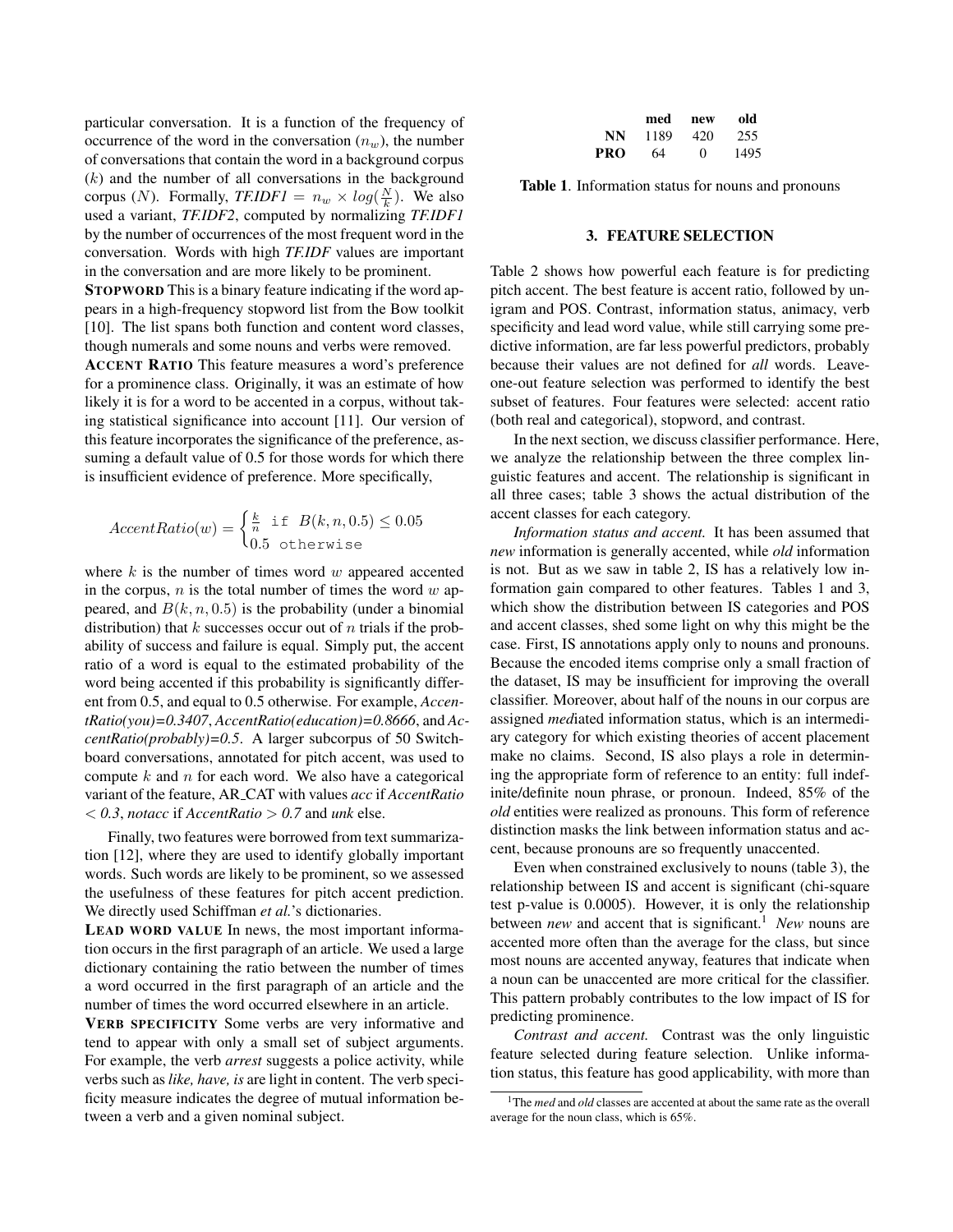|                 | <b>FEATURE</b>   <b>AccentRatio</b> Unigram |          | AR_CAT  | <b>POS</b> | TEIDF2  | TEIDF1  | <b>BroadPOS</b>                                |
|-----------------|---------------------------------------------|----------|---------|------------|---------|---------|------------------------------------------------|
| <b>INFOGAIN</b> | 0.2420                                      | 0.20235  | 0.17352 | 0.14241    | 0.12028 | 0.11525 | 0.10370                                        |
|                 |                                             |          |         |            |         |         |                                                |
| <b>FEATURE</b>  | <b>Stopword</b>                             | Contrast |         |            |         |         | Bigram InfoStatus Animacy VerbSpec LeadWordVal |

Table 2. Information gain for different features

| <b>INFO STATUS</b> | med         | new          | old         |             |            |           |           |           |
|--------------------|-------------|--------------|-------------|-------------|------------|-----------|-----------|-----------|
| <b>ACCENTED</b>    | 752 (63%)   | 307(73%)     | $156(61\%)$ |             |            |           |           |           |
| <b>UNACCENTED</b>  | 437         | 113          | 99          |             |            |           |           |           |
| <b>CONTRAST</b>    | adverbial   | answer       | background  | contrastive | correction | nonapplic | other     | subset    |
| <b>ACCENTED</b>    | $106(70\%)$ | $20(80\%)$   | 1942 (34%)  | 531 (72%)   | $19(76\%)$ | 285(31%)  | 440 (75%) | 448 (72%) |
| <b>UNACCENTED</b>  | 45          |              | 3693        | 208         |            | 639       | 145       | 177       |
| <b>ANIMACY</b>     | animal      | concrete     | human       | nonconc     | org        | place     | time      |           |
| <b>ACCENTED</b>    | 11 (31%)    | 192 $(51\%)$ | 774 (37%)   | $713(41\%)$ | 86 (47%)   | 53 (61%)  | 78 (48%)  |           |
| <b>UNACCENTED</b>  | 24          | 187          | 1340        | 1024        | 96         | 34        | 83        |           |
|                    |             |              |             |             |            |           |           |           |

Table 3. Accent class distribution for (noun) information status, contrast, and animacy subclasses

half of the data marked for contrast and 15% (2150 tokens) marked with non-trivial contrast types excluding *background* and *nonapplic*. Moreover, contrast applies to tokens from every broad POS. As expected, contrast items are likely to be prominent. In the entire dataset, 34% of tokens are accented, which is very close to the percentage of accented items tagged as belonging to the neutral *background* or *nonapplic* categories. In the *adverbial*, *answer*, *contrastive*, *correction*, *subset* and *other* contrast categories, the percentage of accented items is between 70% and 80%, indicating a significant preference for prominence.

*Animacy and accent.* The concrete vs. non-concrete distinction was highly correlated with accent. Words referring to concrete entities are much more likely to be accented than those referring to non-concrete ones, with more than half of the words marked as *concrete* bearing accent. References to humans and organizations also have a slight preference for accent. As with IS, however, the form of expression masks the animacy feature, because humans are often referred to by pronouns and these are normally unaccented.

## 4. CLASSIFIER PERFORMANCE AND ERRORS

We trained a decision tree classifier<sup>2</sup>, with two main goals *(i)* to identify how much new features help improve the performance above the classic unigram and POS, and *(ii)* to see if oracle features can help improve over previously reported results, showing that a performance ceiling has not yet been reached. Table 4 shows the results for six classifiers. UNI-GRAM+POS (binned) uses binned versions of unigram and POS as in [13], with unigrams binned into five equal classes and POS collapsed into four classes: nouns, verbs, function words and other (adjectives+adverbs). UNIGRAM+POS uses the same two features, but without binning. FS.CONTEXT

| <b>FEATURES</b>                              | <b>ACCURACY</b> |
|----------------------------------------------|-----------------|
| UNIGRAM+POS (binned)                         | 73.47%          |
| UNIGRAM+POS                                  | 75.09%          |
| ALL (features from table 2)                  | 76.08%          |
| AUTOMATIC (all but IS, contrast, animacy)    | 76.17%          |
| FS (AccentRatio, AR_CAT, contrast, stopword) | 76.45%          |
| AUTOMATIC.CONTEXT                            | 77.07%          |
| <b>FS.CONTEXT</b>                            | 77.31%          |
| <b>FS.CONTEXT+ORACLE</b>                     | 79.66%          |

Table 4. Ten-fold cross-validation accuracy of classifiers with different feature subsets

uses the four features from feature selection (FS), plus contrast, stopword, BroadPOS and categorical accent ratio of the preceding and following words. FS.CONTEXT-ORACLE has, in addition, the real accent class for the preceding and following words. AUTOMATIC.CONTEXT extends AUTOMATIC with context that does not include contrast.

The hand-labeled linguistic features do not improve performance over the automatic ones, as the accuracy of the ALL and AUTOMATIC classifiers (table 4) is almost identical. The UNIGRAM+POS classifier performs very reasonably, though accuracy can be enhanced by new features (ALL and AUTO-MATIC).<sup>3</sup> However, the improvement is only about  $1\%$ , and a classifier that does not use unigram or POS at all can have the same or better performance (FS). These facts suggest that 76% is potentially very close to the performance ceiling, and that different features capture very similar properties of words and are correlated and mutually substitutable.

The most useful new features are those capturing contextual information, leading to an additional 1% boost. The best result for non-oracle features is that of FS.CONTEXT: 77.31% accuracy and 2.22% better than UNIGRAM+POS. The oracle-enhanced classifier, FS.CONTEXT+ORACLE, has

<sup>2</sup>Using the J49 implementation in WEKA.

<sup>&</sup>lt;sup>3</sup>Binning leads to worse results than using the original unigram and POS.